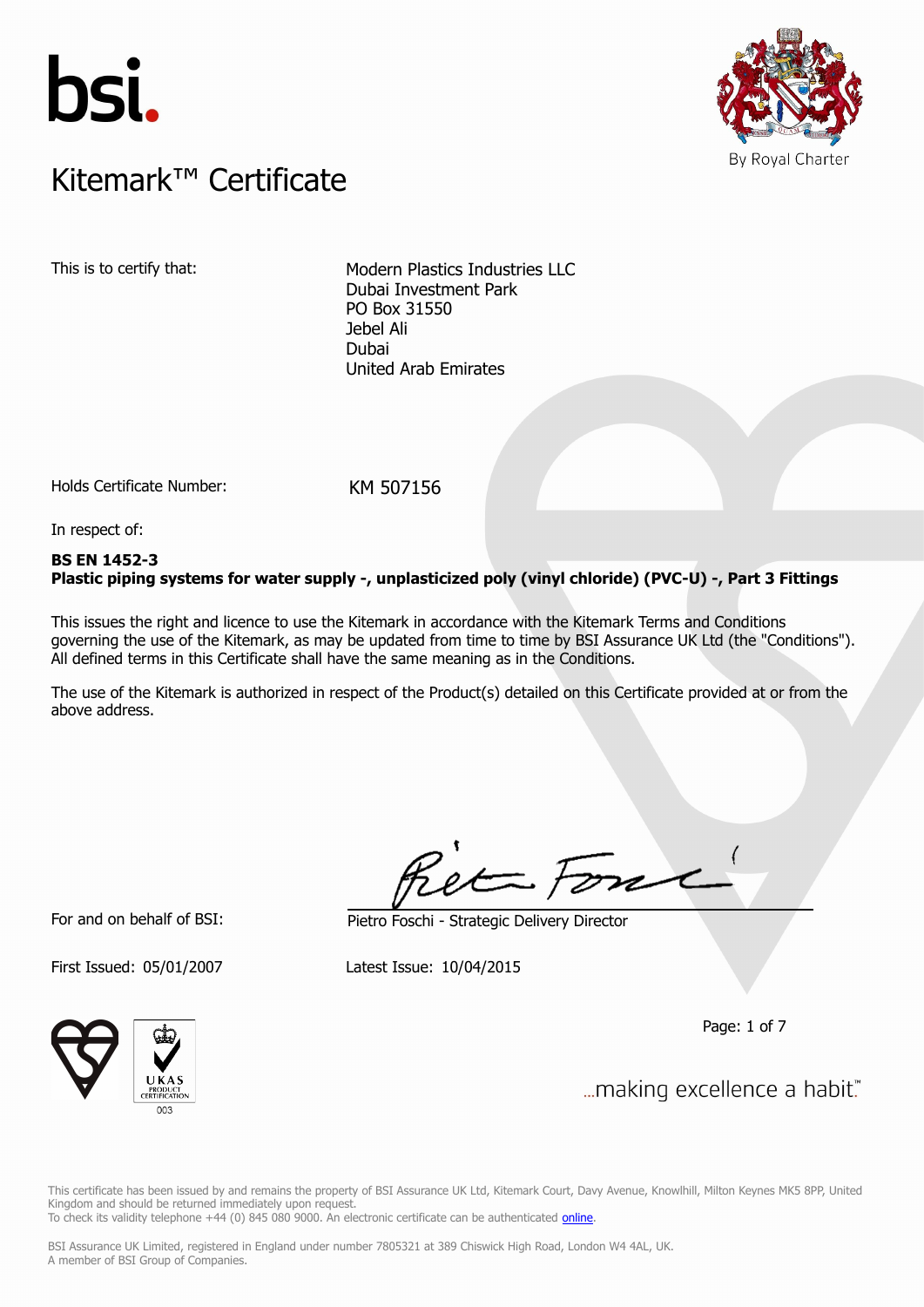No. KM 507156

### **BS EN 1452-3:2009 - Plastic Piping Systems for water supply ( PVC-U). Part 3 Fittings**

| <b>Product Description</b> | <b>Socket Type</b>    |  |
|----------------------------|-----------------------|--|
| 3" Elbow 90°               | Solvent Cement        |  |
| 3" Elbow 45°               | Solvent Cement        |  |
| 3" Tee                     | Solvent Cement        |  |
| 3" Socket                  | Solvent Cement        |  |
| 3" Male Adaptor            | Solvent Cement        |  |
| 3" Cap                     | Solvent Cement        |  |
| 3" Female Socket Adaptor   | Solvent Cement        |  |
| 3" Flange & stub           | Solvent Cement        |  |
| 3" x 11/2" Reducer Bush    | Solvent Cement        |  |
| 3" x 2" Reducer Bush       | Solvent Cement        |  |
| 4" Elbow 90°               | Solvent Cement        |  |
| 4" Elbow 45°               | <b>Solvent Cement</b> |  |
| 4" Tee                     | Solvent Cement        |  |
| 4" Socket                  | Solvent Cement        |  |
| 4" Male Adaptor            | Solvent Cement        |  |
| 4" Cap                     | Solvent Cement        |  |
| 4" x 3" Reducer Bush       | Solvent Cement        |  |
| 4" Female Socket Adaptor   | Solvent Cement        |  |
| 4" Flange & stub           | Solvent Cement        |  |

First Issued: 05/01/2007 Latest Issue: 10/04/2015

Page: 2 of 7

This certificate has been issued by and remains the property of BSI Assurance UK Ltd, Kitemark Court, Davy Avenue, Knowlhill, Milton Keynes MK5 8PP, United Kingdom and should be returned immediately upon request. To check its validity telephone +44 (0) 845 080 9000. An electronic certificate can be authenticated *[online](https://pgplus.bsigroup.com/CertificateValidation/CertificateValidator.aspx?CertificateNumber=KM+507156&ReIssueDate=10%2f04%2f2015&Template=uk)*.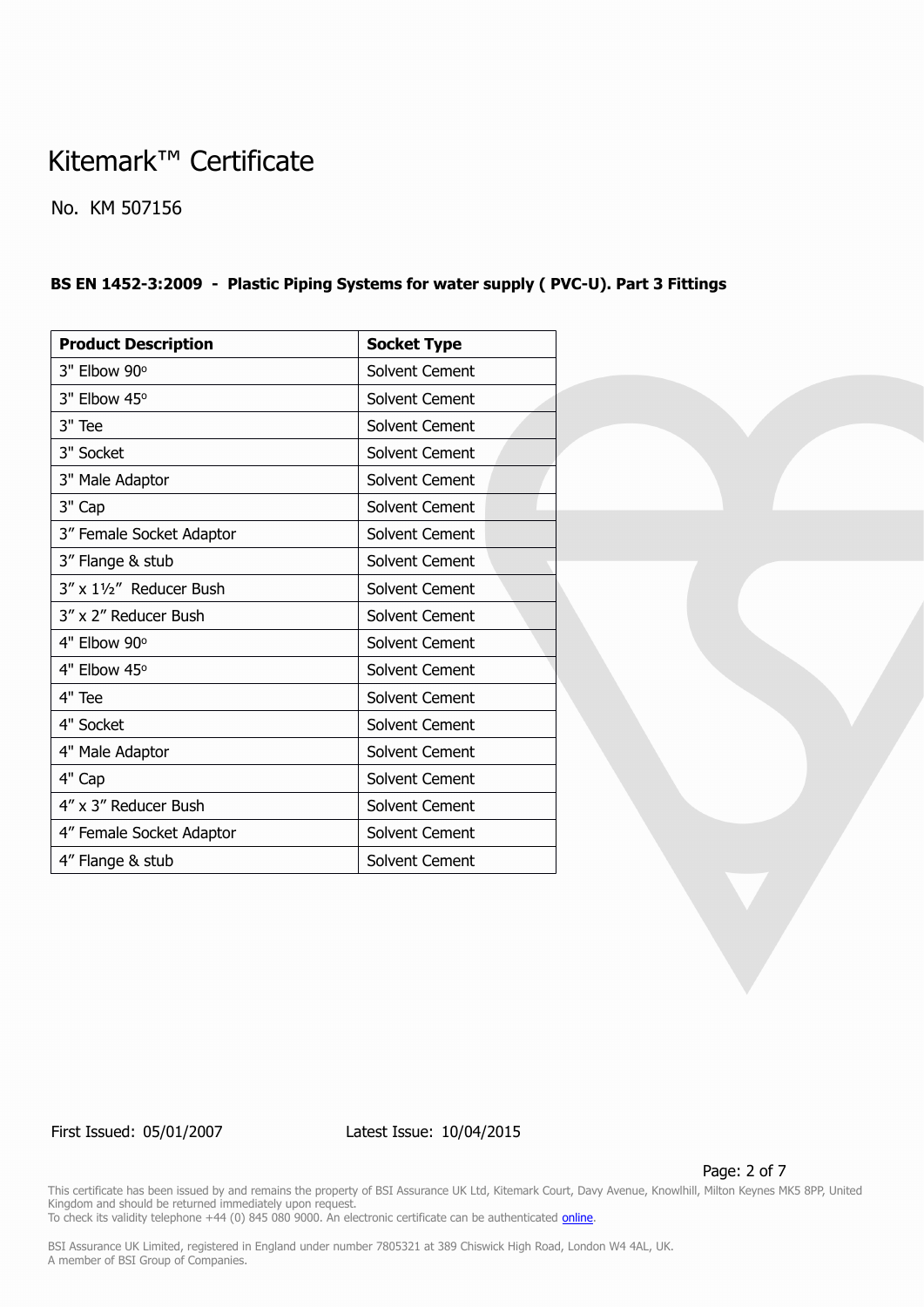No. KM 507156

#### **BS EN 1452-3:2009 - Plastic Piping Systems for water supply ( PVC-U). Part 3 Fittings (continued)**

| <b>Product Description</b>    | <b>Product Description</b> |
|-------------------------------|----------------------------|
| 2" Elbow 90°                  | <b>Solvent Cement</b>      |
| 2" Elbow 45°                  | Solvent Cement             |
| 2" Tee                        | Solvent Cement             |
| 2" Socket                     | Solvent Cement             |
| 2" Male Adaptor               | Solvent Cement             |
| 2" Cap                        | Solvent Cement             |
| 2" Thread Cap                 | Solvent Cement             |
| 2" Female Socket Adaptor      | Solvent Cement             |
| 2" Female Elbow 90°           | Solvent Cement             |
| 2" x 1/2" Reducer Bush        | Solvent Cement             |
| 2" x 3/4" Reducer Bush        | Solvent Cement             |
| 2" x 1" Reducer Bush          | Solvent Cement             |
| 2" x 11/4" Reducer Bush       | Solvent Cement             |
| 2" x 11/2" Reducer Bush       | Solvent Cement             |
| 2" x 1/2" Female Reducer Bush | Solvent Cement             |
| 2" Female Tee                 | Solvent Cement             |
| 2" Female Slip Adaptor        | Solvent Cement             |
| 2" x 1/2" Reducer Tee         | Solvent Cement             |
| 2" x 3/4" Reducer Tee         | Solvent Cement             |
| 2" x 1" Reducer Tee           | Solvent Cement             |
| 2" x 11/2" Reducer Tee        | Solvent Cement             |
| 2" x 1/2" Reducer Female Tee  | Solvent Cement             |
| 2" x 3/4" Reducer Female Tee  | Solvent Cement             |
| 2" Flange & stub              | Solvent Cement             |
| 2" "Y"                        | Solvent Cement             |

First Issued: 05/01/2007 Latest Issue: 10/04/2015

Page: 3 of 7

This certificate has been issued by and remains the property of BSI Assurance UK Ltd, Kitemark Court, Davy Avenue, Knowlhill, Milton Keynes MK5 8PP, United Kingdom and should be returned immediately upon request. To check its validity telephone +44 (0) 845 080 9000. An electronic certificate can be authenticated *[online](https://pgplus.bsigroup.com/CertificateValidation/CertificateValidator.aspx?CertificateNumber=KM+507156&ReIssueDate=10%2f04%2f2015&Template=uk)*.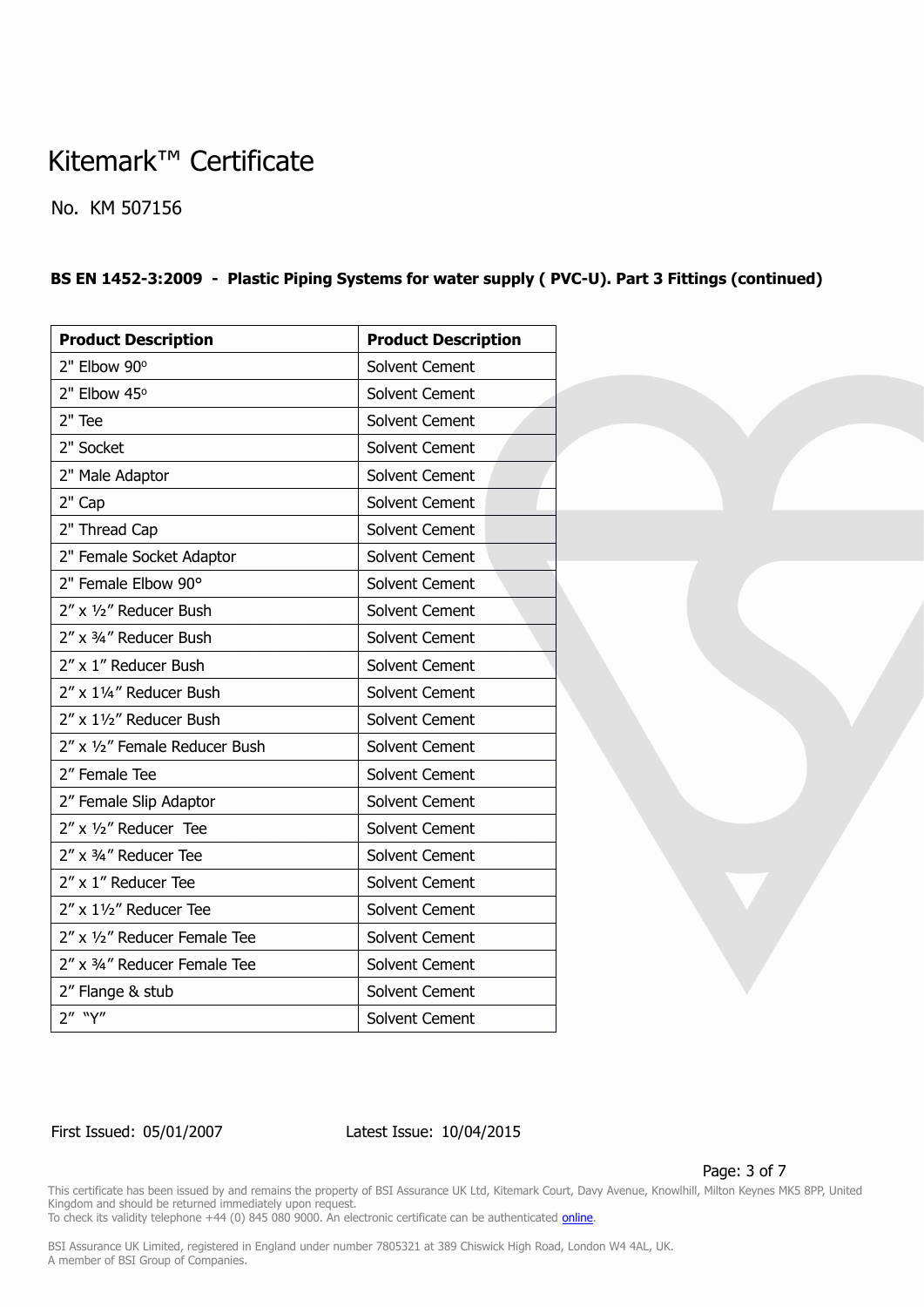No. KM 507156

#### **BS EN 1452-3:2009 - Plastic Piping Systems for water supply ( PVC-U). Part 3 Fittings (continued)**

| <b>Product Description</b>       | <b>Socket Type</b> |
|----------------------------------|--------------------|
| 11/2" Elbow 90°                  | Solvent Cement     |
| 11/2" Elbow 45°                  | Solvent Cement     |
| $1\frac{1}{2}$ " Tee             | Solvent Cement     |
| 11/2" Socket                     | Solvent Cement     |
| 11/2" Male Adaptor               | Solvent Cement     |
| 11/2" Cap                        | Solvent Cement     |
| 11/2" Thread Cap                 | Solvent Cement     |
| 11/2" Female Socket Adaptor      | Solvent Cement     |
| 11/2" Female Elbow 90°           | Solvent Cement     |
| 11/2" x 1/2" Reducer Bush        | Solvent Cement     |
| 11/2" x 3/4" Reducer Bush        | Solvent Cement     |
| 11/2" x 1" Reducer Bush          | Solvent Cement     |
| 11/2" x 11/4" Reducer Bush       | Solvent Cement     |
| 11/2" x 1/2" Female Reducer Bush | Solvent Cement     |
| 11/2" Female Tee                 | Solvent Cement     |
| 11/2" Female Slip Adaptor        | Solvent Cement     |
| 11/2" x 1/2" Reducer Tee         | Solvent Cement     |
| 11/2" x 3/4" Reducer Tee         | Solvent Cement     |
| 11/2" x 1" Reducer Tee           | Solvent Cement     |
| 11/2" x 1/2" Reducer Female Tee  | Solvent Cement     |
| 11/2" x 3/4" Reducer Female Tee  | Solvent Cement     |
| 11/2" x 1" Reducer Female Tee    | Solvent Cement     |
| 11/2" Male Plug                  | Solvent Cement     |
| 11/2" "Y"                        | Solvent Cement     |
| 11/2" Hex Nipple                 | Solvent Cement     |

First Issued: 05/01/2007 Latest Issue: 10/04/2015

Page: 4 of 7

This certificate has been issued by and remains the property of BSI Assurance UK Ltd, Kitemark Court, Davy Avenue, Knowlhill, Milton Keynes MK5 8PP, United Kingdom and should be returned immediately upon request. To check its validity telephone +44 (0) 845 080 9000. An electronic certificate can be authenticated *[online](https://pgplus.bsigroup.com/CertificateValidation/CertificateValidator.aspx?CertificateNumber=KM+507156&ReIssueDate=10%2f04%2f2015&Template=uk)*.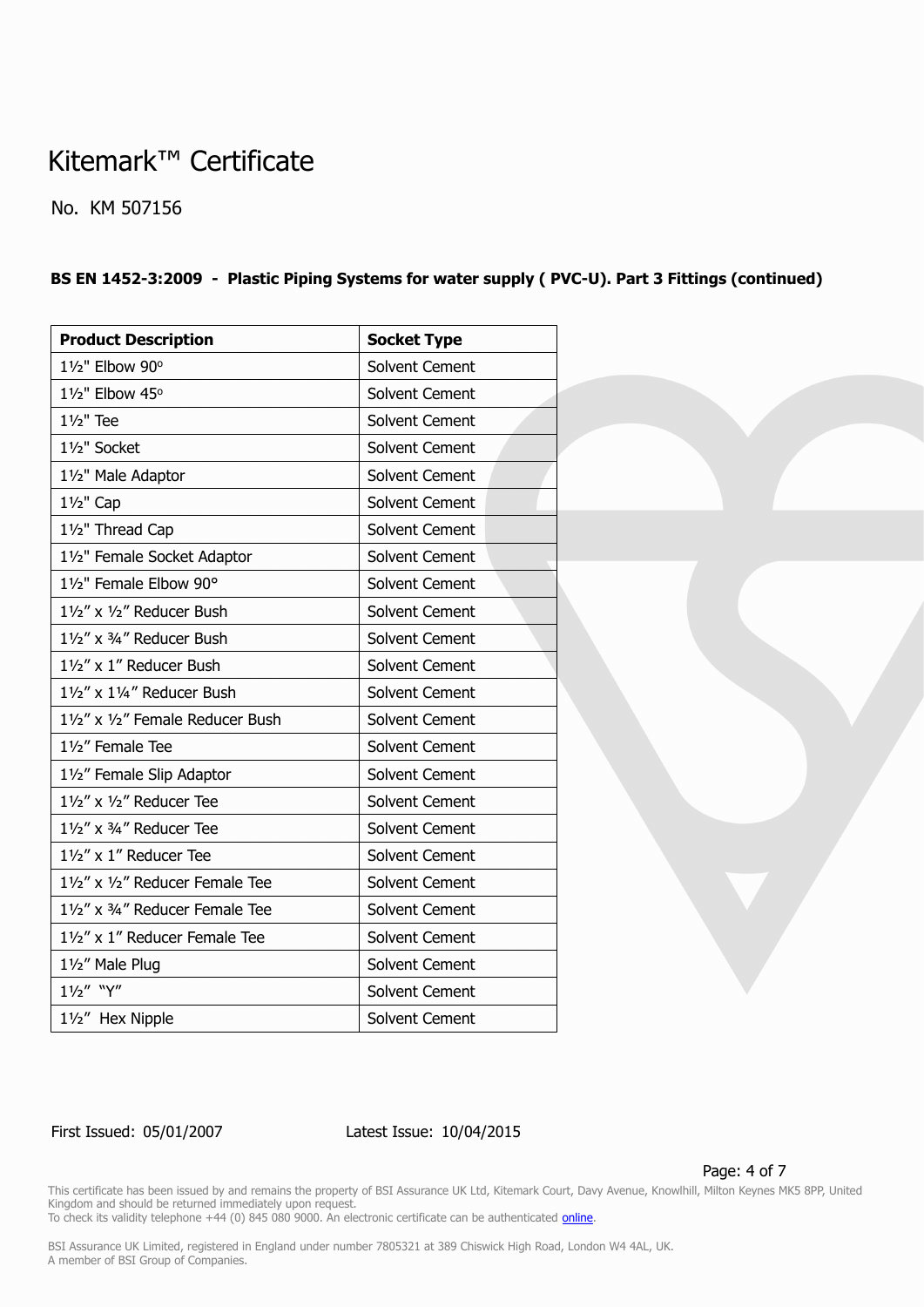No. KM 507156

#### **BS EN 1452-3:2009 - Plastic Piping Systems for water supply ( PVC-U). Part 3 Fittings (continued)**

| <b>Product Description</b>  | <b>Socket Type</b> |
|-----------------------------|--------------------|
| 11/4" Elbow 90°             | Solvent Cement     |
| 11/4" Elbow 45°             | Solvent Cement     |
| 11/ <sub>4</sub> " Tee      | Solvent Cement     |
| 11/4" Socket                | Solvent Cement     |
| 11/4" Male Adaptor          | Solvent Cement     |
| 11/4" Cap                   | Solvent Cement     |
| 11/4" Thread Cap            | Solvent Cement     |
| 11/4" Female Socket Adaptor | Solvent Cement     |
| 11/4" Female Elbow 90°      | Solvent Cement     |
| 11/4" x 3/4" Reducer Bush   | Solvent Cement     |
| 11/4" x 1" Reducer Bush     | Solvent Cement     |
| 11/4" Female Tee            | Solvent Cement     |
| 11/4" Female Slip Adaptor   | Solvent Cement     |
| 11/4" Male Plug             | Solvent Cement     |
| 11/4" "Y"                   | Solvent Cement     |
| 1" Elbow 90°                | Solvent Cement     |
| 1" Elbow 45°                | Solvent Cement     |
| 1" Tee                      | Solvent Cement     |
| 1" Socket                   | Solvent Cement     |
| 1" Male Adaptor             | Solvent Cement     |
| 1" Cap                      | Solvent Cement     |
| 1" Thread Cap               | Solvent Cement     |
| 1" Female Socket Adaptor    | Solvent Cement     |
| 1" Female Elbow 90°         | Solvent Cement     |
| 1" x 1/2" Reducer Bush      | Solvent Cement     |

First Issued: 05/01/2007 Latest Issue: 10/04/2015

Page: 5 of 7

This certificate has been issued by and remains the property of BSI Assurance UK Ltd, Kitemark Court, Davy Avenue, Knowlhill, Milton Keynes MK5 8PP, United Kingdom and should be returned immediately upon request.

To check its validity telephone +44 (0) 845 080 9000. An electronic certificate can be authenticated *[online](https://pgplus.bsigroup.com/CertificateValidation/CertificateValidator.aspx?CertificateNumber=KM+507156&ReIssueDate=10%2f04%2f2015&Template=uk)*.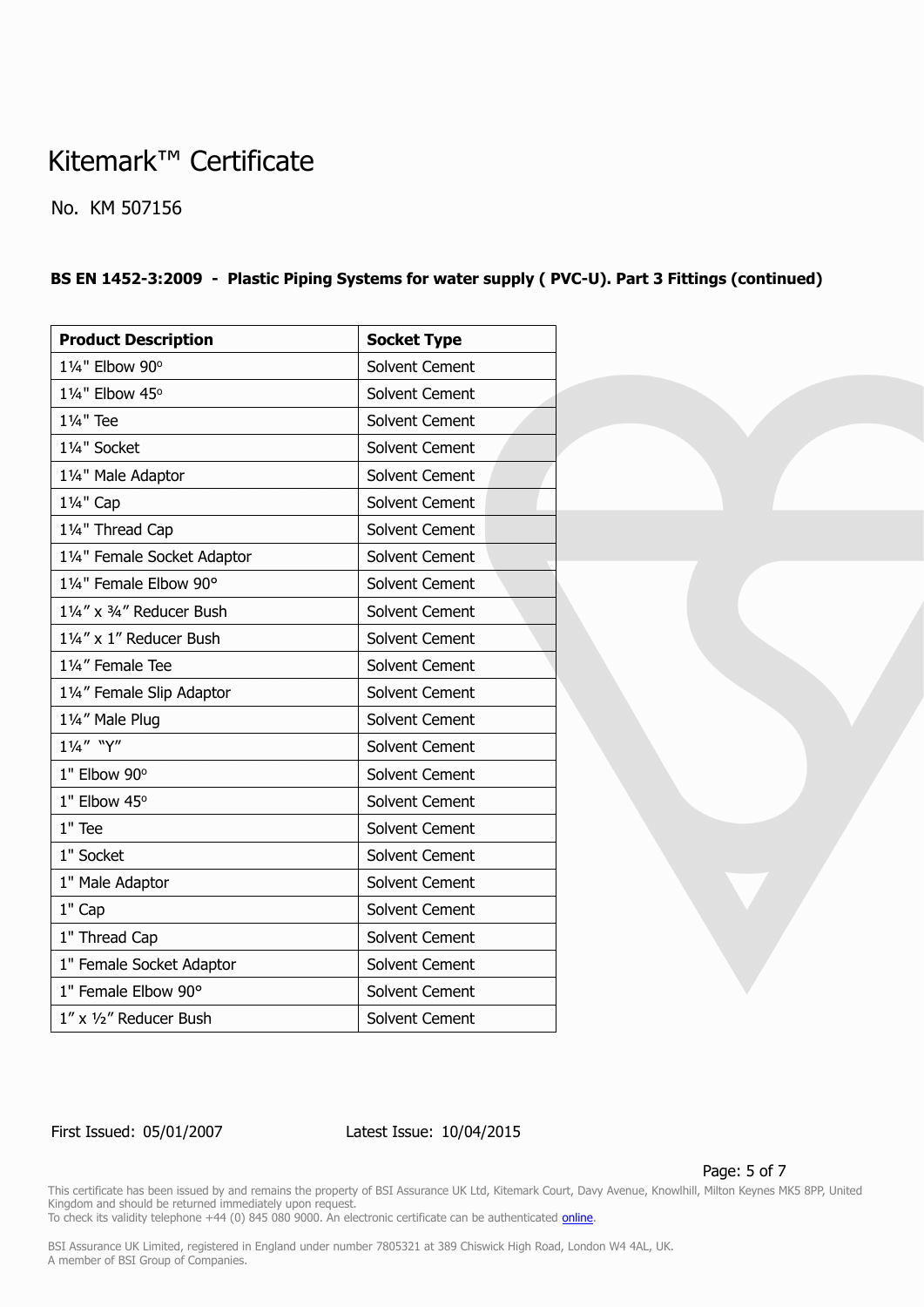No. KM 507156

#### **BS EN 1452-3:2009 - Plastic Piping Systems for water supply ( PVC-U). Part 3 Fittings (continued)**

| <b>Product Description</b>      | <b>Socket Type</b> |
|---------------------------------|--------------------|
| 1" x 3/4" Reducer Bush          | Solvent Cement     |
| 1" x 1/2" Female Reducer Bush   | Solvent Cement     |
| 1" x 3/4" Female Reducer Bush   | Solvent Cement     |
| 1" Female Tee                   | Solvent Cement     |
| 1" Female Slip Adaptor          | Solvent Cement     |
| 1" Male Plug                    | Solvent Cement     |
| $1''$ "Y"                       | Solvent Cement     |
| $1''$ x $1/2''$ Reducer Tee     | Solvent Cement     |
| 1" x 3/4" Reducer Tee           | Solvent Cement     |
| 1" x 1/2" Reducer Female Tee    | Solvent Cement     |
| 1" x 3/4" Reducer Female Tee    | Solvent Cement     |
| 1" Hex Nipple                   | Solvent Cement     |
| 3/4" Elbow 90°                  | Solvent Cement     |
| 3/4" Elbow 45°                  | Solvent Cement     |
| 3/ <sub>4</sub> " Tee           | Solvent Cement     |
| 3/4" Socket                     | Solvent Cement     |
| 3/4" Male Adaptor               | Solvent Cement     |
| 3/ <sub>4</sub> " Cap           | Solvent Cement     |
| 3/4" Thread Cap                 | Solvent Cement     |
| 3/4" Female Socket Adaptor      | Solvent Cement     |
| 3/4" Female Elbow 90°           | Solvent Cement     |
| 3/4" x 1/2" Reducer Bush        | Solvent Cement     |
| 3/4" x 1/2" Female Reducer Bush | Solvent Cement     |
| 3/4" Female Tee                 | Solvent Cement     |
| 3/4" Female Slip Adaptor        | Solvent Cement     |

First Issued: 05/01/2007 Latest Issue: 10/04/2015

Page: 6 of 7

This certificate has been issued by and remains the property of BSI Assurance UK Ltd, Kitemark Court, Davy Avenue, Knowlhill, Milton Keynes MK5 8PP, United Kingdom and should be returned immediately upon request.

To check its validity telephone +44 (0) 845 080 9000. An electronic certificate can be authenticated *[online](https://pgplus.bsigroup.com/CertificateValidation/CertificateValidator.aspx?CertificateNumber=KM+507156&ReIssueDate=10%2f04%2f2015&Template=uk)*.